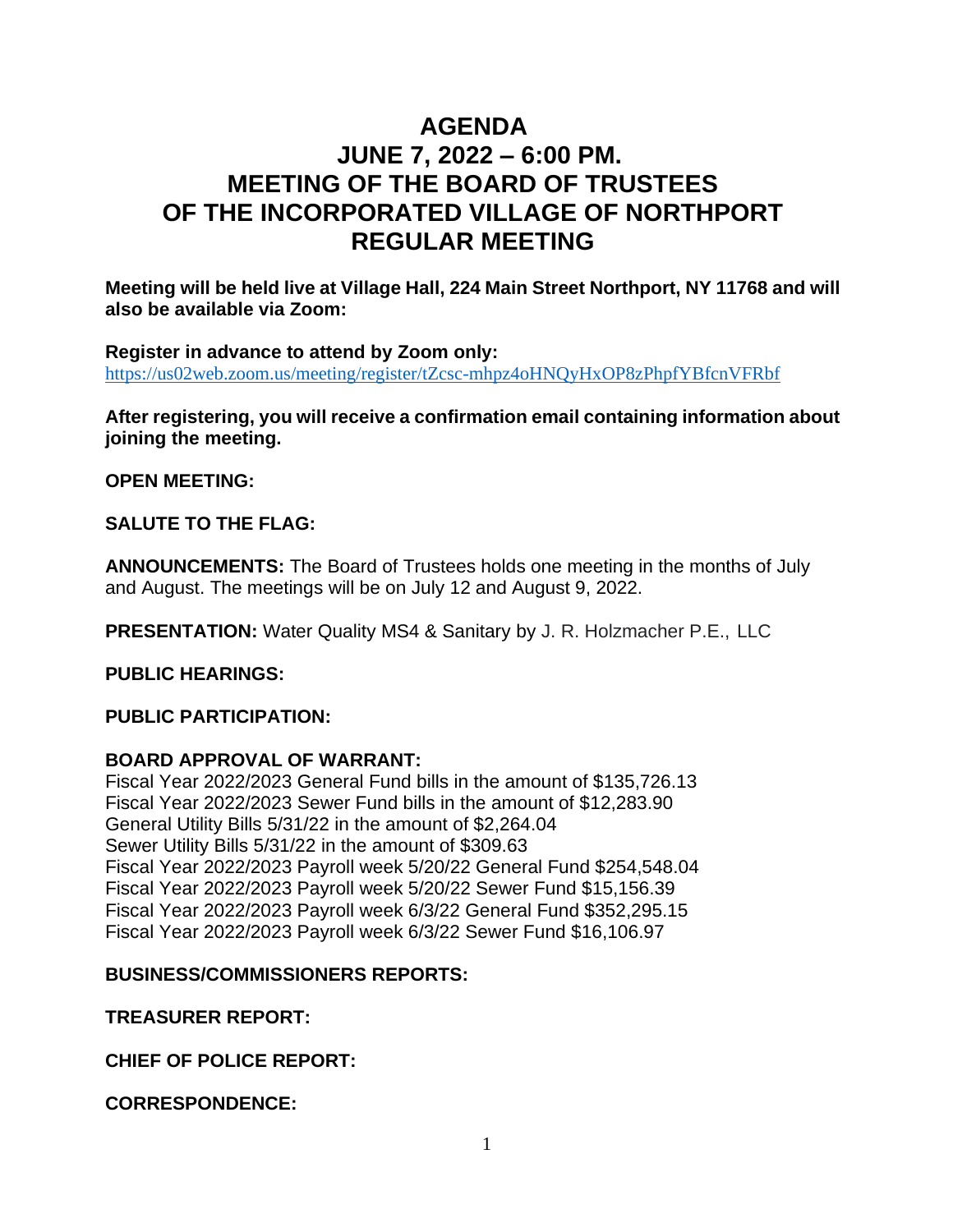**REQUESTS:** Northport Chamber of Commerce is requesting permission to cover parking meters throughout the Village from November 25, 2022 – January 2, 2023.

# **RESOLUTIONS:**

# **RESOLUTION 2022 – 132 ~ APPROVAL OF THE MAY 17, 2022 MINUTES**

**BE IT RESOLVED:** The minutes of the May 17, 2022 meeting are hereby accepted.

# **RESOLUTION 2022 - 133 ~ NYHART**

 **BE IT RESOLVED:** The Mayor is hereby authorized to sign an agreement with NYHART to provide actuarial services in accordance with GASB 75, fiscal year ending February 28, 2022 in an amount not to exceed \$3500.00.

**FURTHER RESOLVED:** This is a type II action pursuant to 6 N.Y.C.R.R. section 617.5 C (24) and, therefore, no further SEQRA review is required.

#### **RESOLUTION 2022 – 134 ~ TO AUTHORIZE THE MAYOR TO EXECUTE A PROFESSIONAL SERVICES AGREEMENT WITH LEONARD MARCHESE, MBA, CPA IN AN ANNUAL RETAINER AMOUNT OF \$35,000;**

**WHEREAS:** the Village seeks to retain professional assistance in regards to the financial operation of the Incorporated Village of Northport (the Village); and

**WHEREAS**: The prior retired treasurer has significant experience and knowledge of the business and accounting operations of the Village, and this experience will be invaluable for the continued efficient operation of the Village and

**WHEREAS:** Leonard Marchese, has submitted a proposal that is acceptable to all parties;

**NOW THEREFORE BE IT RESOLVED:** The Village mayor is hereby authorized to execute a professional services agreement with Leonard Marchese in the amount of \$35,000 annually as further detailed in such agreement; and

**FURTHER RESOLVED:** that if the Village, via the Mayor determines that if additional services are required, the Mayor is authorized with board consent to engage the consultant for the additional tasks on a fee for service basis of \$185.00 per hour without further authorization as detailed in the agreement.

**FURTHER RESOLVED:** This is a type II action pursuant to 6 N.Y.C.R.R. section 617.5, and, therefore, no further SEQRA review is required.

# **RESOLUTION 2022 – 135 ~ POLICE CHIEF CONTRACT**

**BE IT RESOLVED:** The Mayor is hereby authorized to execute an employment agreement between Christopher Hughes and the Village regarding his engagement as Chief of Police of the Northport Police Department with terms and provisions as approved by the Village Board of Trustees and subject to approval as to form and content by the Village Attorney, and

**BE IT RESOLVED:** The Village Board hereby authorizes the employment agreement between Police Chief Christopher Hughes and the Village of Northport contract date 6/7/22.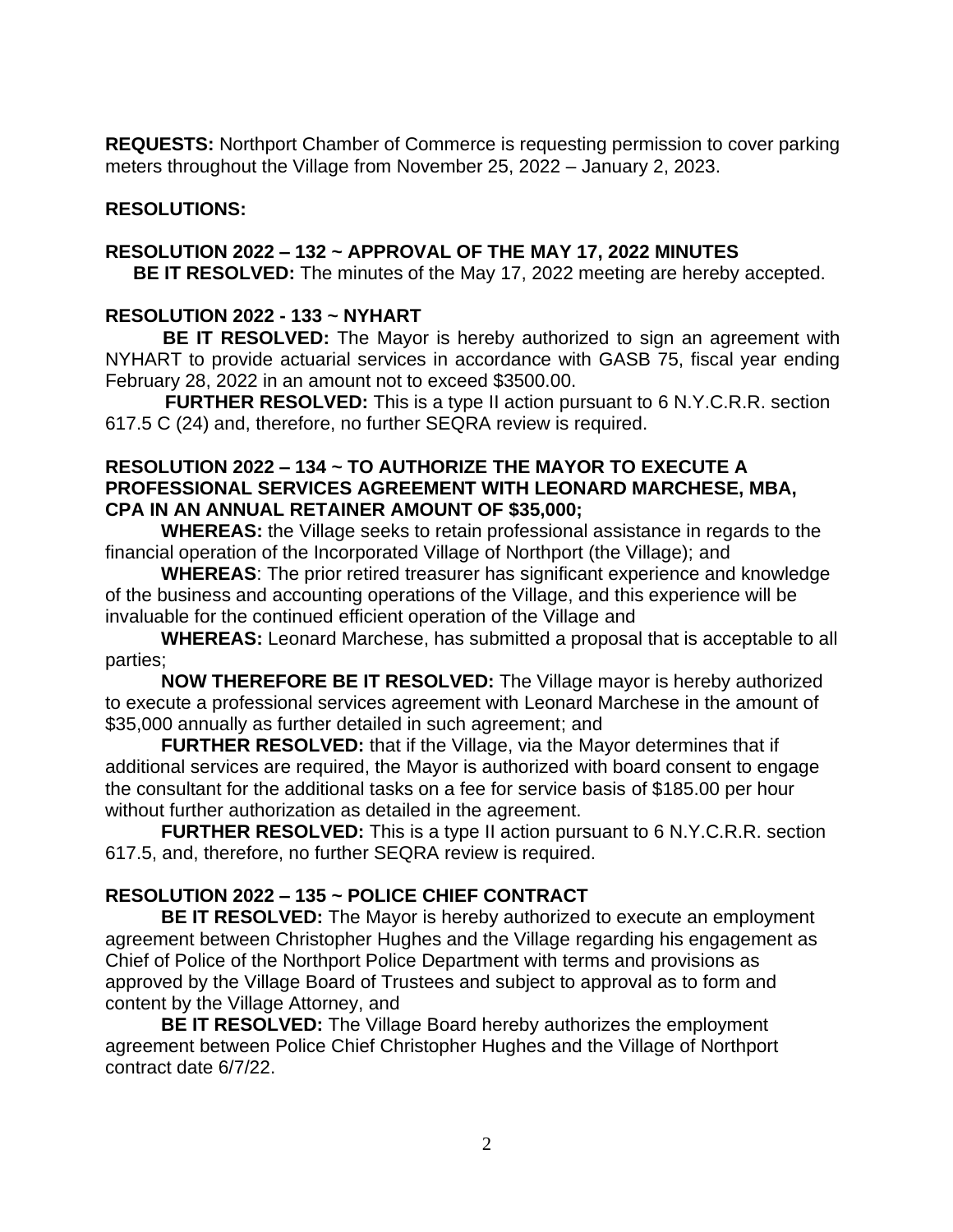### **RESOLUTION 2022 – 136 ~ PROMOTION**

**BE IT RESOLVED:** Highway employee Jason Stillwagon is hereby promoted to the position of AEO**,** effective immediately at the annual salary and other conditions of employment, pursuant to the collective Bargaining Agreement between the Village of Northport and Local 342, Long Island Public Service Employees.

### **RESOLUTION 2022 – 137 ~ PROMOTION**

**BE IT RESOLVED:** Highway employee Harry Kightley-Sutter is hereby promoted to the position of AEO, effective immediately at the annual salary and other conditions of employment, pursuant to the collective Bargaining Agreement between the Village of Northport and Local 342, Long Island Public Service Employees.

# **RESOLUTION 2022 – 138 ~ PROMOTION**

**BE IT RESOLVED:** Highway employee Kevin Coiscou is hereby promoted to the position of AEO, effective immediately at the annual salary and other conditions of employment, pursuant to the collective Bargaining Agreement between the Village of Northport and Local 342, Long Island Public Service Employees.

### **RESOLUTION 2022 – 139 ~ ONLINE AUCTION CONTRACT**

 **BE IT RESOLVED:** That the Mayor is hereby authorized to sign a contract with Auctions International for the disposal of items designated as surplus by the Board of Trustees.

**FURTHER RESOLVED:** this is a Type II action pursuant to 6 N.Y.C.R.R. §617.5(c) and, therefore, no further SEQRA review is required.

#### **RESOLUTION 2022 – 140 ~ SURPLUS & EQUIPMENT**

**WHEREAS:** The Fire Commissioner has determined that Engine 294-1988 FMC **Mack – VIN 1M2H144CHM001283**

Which is property of the Incorporated Village of Northport has reached the end of its useful life with the Northport Fire Department and,

**WHEREAS:** the Village will auction this vehicle off with Auction International Inc. and;

**FURTHER RESOLVED:** That if said vehicle is not auctioned off within 30 days the vehicle will be donated to the Terry Farrell Foundation.

# **RESOLUTION 2022 – 141 ~ SEASONAL HIRING**

**BE IT RESOLVED:** Amelia Smith is hereby hired for the seasonal position of gate attendant for the Incorporated Village of Northport.

**BE IT FURTHER RESOLVED:** Amelia Smith will work no more than 40 hours a week at a rate of pay of \$15.00 per hour and

**WHEREAS:** Hiring of employees is a Type II action pursuant to 6 N.Y.C.R.R. Section 617.5(c)(26), and, therefore no further SEQRA review is required.

# **RESOLUTION 2022 – 142~ POLICE DEPARTMENT TRAINING**

**BE IT RESOLVED:** The Village Board authorizes the Chief of Police to attend the International Association of Police Training Conference to be held in Dallas, Texas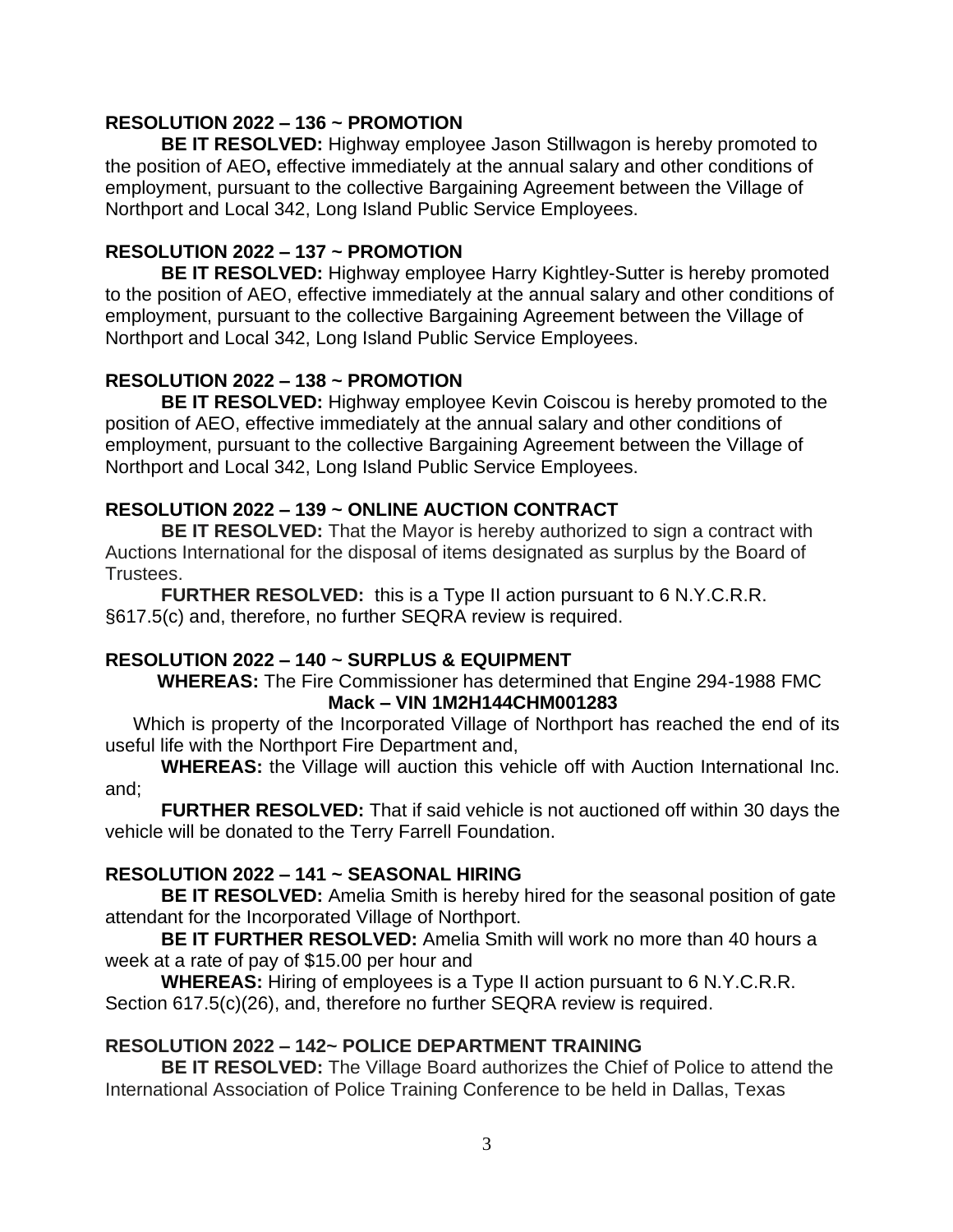during the week of October 15th to October 18th 2022. The cost of the training and lodging not to exceed \$ 3,500.00.

### **RESOLUTION 2022 – 143 ~ TO PROVIDE MEDICAL BENEFITS TO DOMESTIC PARTNERS**

**WHEREAS:** the Village of Northport currently provides health insurance to its employees and their families through NYSHIP, and

**WHEREAS:** the Village of Northport treats all employees equitably; and

**WHEREAS:** the Village of Northport desires to recognize Domestic Partners of unmarried employees for purposes of providing health insurance; and

**WHEREAS:** administering benefits to registered domestic partners is legal in New York State; and

**WHEREAS**, determining eligibility for an employee shall be done as per the criteria established by New York State Employee Benefits Division and by sworn affidavit filed with the State of New York declaring that both partners:

- Are 18 years or older;
- Are unmarried and not related in a way that would bar marriage in the State of New York;
- Have a close or committed personal relationship;
- Are living together and have been living together on a continuous basis;
- Are registered with the State of New York as domestic partners;
- Have not terminated the domestic partnership;
- Have been in a partnership for at least six (6) months and are able to provide proof of residency and financial independence.

**WHEREAS:** providing medical benefits to domestic partners is a Type II action pursuant to SEQRA 6 NYCRR 617.5 (c) 26.

**NOW THEREFORE BE IT RESOLVED:** the Village of Northport will extend all medical benefits available to spouses of Village employees and to domestic partners of unmarried Village employees as described above. Medical benefits will be available to domestic partners upon filing proof of registration (in the Village Clerks office) of a domestic partnership in New York State after August 16 2022, and it is;

**RESOLVED:** that providing needed benefits to domestic partners shall be effective August 16, 2022.

# **RESOLUTION 2022 – 144 ~ SEASONAL HIRING**

**BE IT RESOLVED:** Kyle Cubicciotti and Ryan Farrington are hereby hired for a seasonal position with the Highway Department.

**BE IT FURTHER RESOLVED:** Kyle Cubicciotti and Ryan Farrington will work no more than 40 hours a week at a rate of pay of \$17.00 per hour and

**WHEREAS:** Hiring an employee is a Type II action pursuant to 6 N.Y.C.R.R. Section 617.5(c)(26), and, therefore no further SEQRA review is required.

# **RESOLUTION 2022 – 145 ~ HIGHWAY LABORER**

**BE IT RESOLVED:** Mark Romanczyk is hereby hired to the position of Laborer at the annual salary and other conditions of employment, pursuant to the collective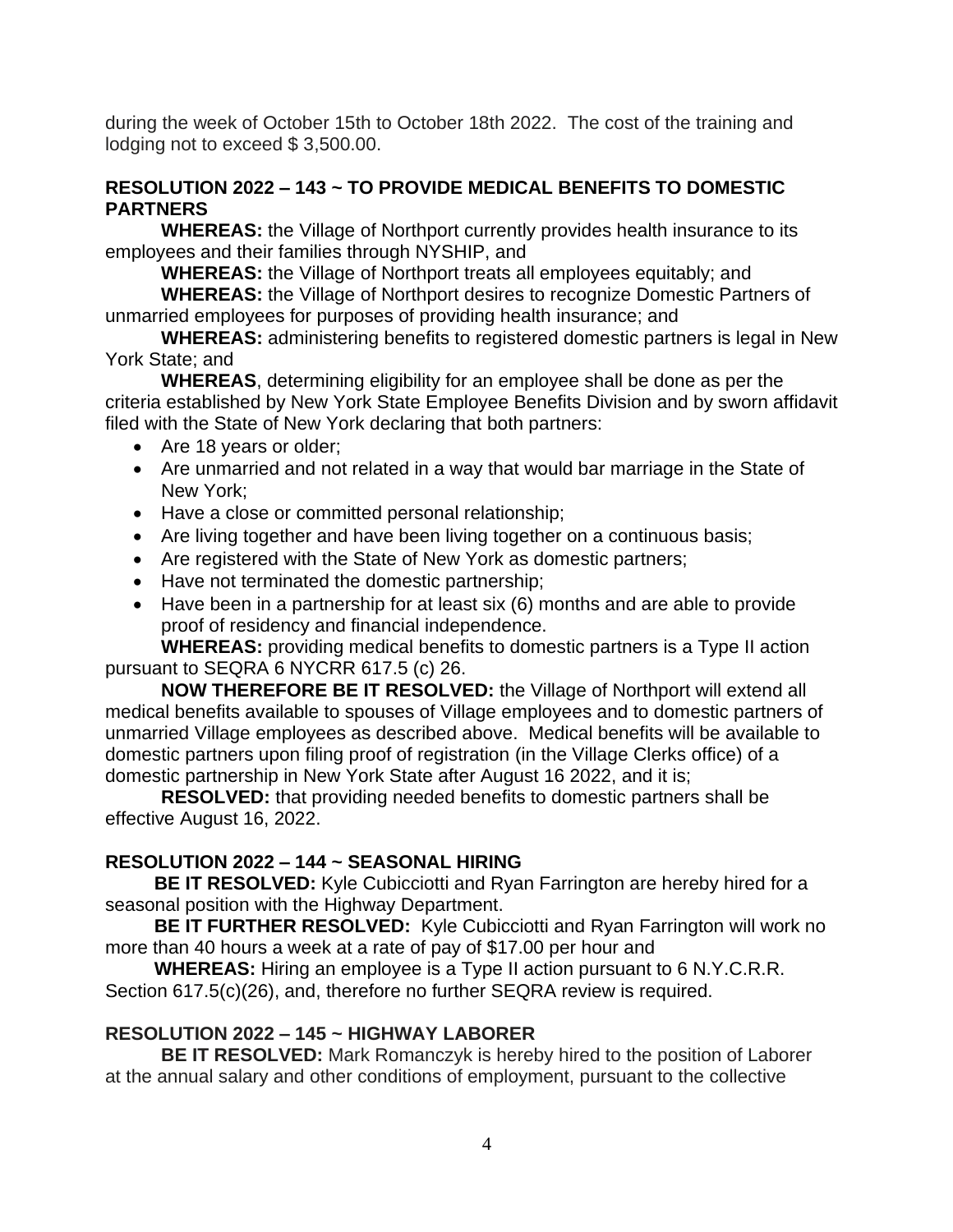Bargaining Agreement between the Village of Northport and Local 342, Long Island Public Service Employees.

 **WHEREAS:** Hiring of employees is a Type II action pursuant to 6 N.Y.C.R.R. Section 617.5(c)(26), and, therefore no further SEQRA review is required.

# **RESOLUTION 2022 – 146 ~ NORTHPORT FISH MARKET SITE PLAN REFUND**

**WHEREAS:** A.E.G. Associates had submitted a site plan application to the Planning Board of the Village of Northport, and

**WHEREAS:** A.E.G. Associates paid a fee of one thousand dollars as an application fee for site plan review, and

**WHEREAS:** the Planning Board determined that a full site plan review was not required and therefor no formal site plan review was necessary, and

**WHEREAS:** A.E.G. Associates has requested a refund of their one thousand dollar site plan application fee, and

**WHEREAS:** the Planning Board directed counsel to advise the Village Board of Trustees that because there was no formal site plan review, they had no objection to the Village Board refunding the fee to the applicant,

**NOW THEREFORE BE IT RESOLVED:** that The Village Board of Trustees hereby consents to a refund of the one thousand dollars (\$1000.00) application fee to A.E.G. Associates and directs the Treasurer's office to refund the application fee to A.E.G. Associates.

### **RESOLUTION 2022 – 147~ CLERK TRAINING**

**BE IT RESOLVED:** The Village Board authorizes the Village Clerk and Deputy Clerk to attend the New York Association of Local Government Records Officers for records management training to be held in Albany, NY June 12 – June 14, 2022. The cost of the training and lodging not to exceed \$1,600.00.

### **RESOLUTION 2022- 148 ~ LOCAL SHARE FUNDING FOR STATE AND MUNICIPAL FACILITIES GRANT FUNDING SUBMISSION**

**WHEREAS:** The Village of Northport applied for \$200,000 from the State and Municipal Facilities Program (SAM) Grant for remediating sub watershed stormwater volume on Main Street; and

**WHEREAS:** The State source requires \$383,492.40 to meet estimated costs by the Village of Northport; and

**WHEREAS:** the grant requires a commitment and willingness to procure the local required funds,

**WHEREAS:** authorizing the execution of an agreement is a type II action pursuant to 6 NYCRR Section 617.5 (c) 24 and is not subject to any further action under SEQRA;

**BE IT RESOLVED:** The Village Treasurer is hereby authorized to allocate up to and not to exceed \$383,492.40 for funding to meet requirements the grant applied for and its desire to move forward with the project and the ability for the funding to be obligated within the time period set forth in the provisions of the grant.